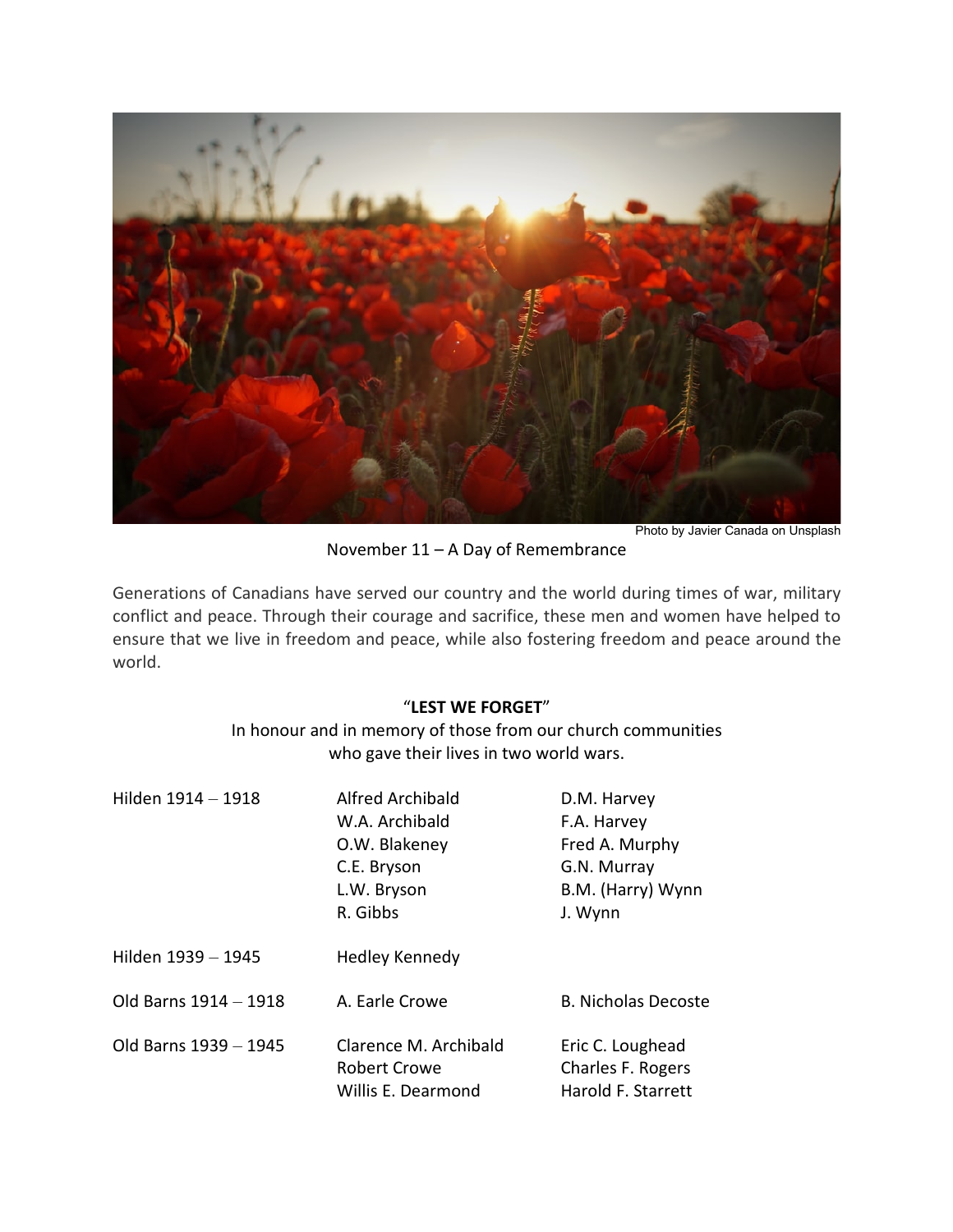## In Flanders Fields

In Flanders fields the poppies blow Between the crosses, row on now, That mank our place; and in the sky The larks, still bravely singing . fly Scarce heard amid the guns below

We are the Dead. Short days ago We lived feet dawn, saw sumset glow, terried per samm, and and now we lie In Handers Fields.

Jake up our quarrel with the foc: To you from failing hands we think If ye break faith with no who die We shall not sleep, though poppies grow In Kenders fields

"Punch" **Dec 8 1915** 

John M. Grace



John McCrae jotted down this most famous of war poems, "**In Flanders Fields"**, in 20 minutes during the Battle of Ypres, December 8, 1915.

In Flanders fields the poppies blow Between the crosses, row on row, That mark our place; and in the sky The larks, still bravely singing, fly Scarce heard amid the guns below.

**We are the Dead. Short days ago We lived, felt dawn, saw sunset glow, Loved, and were loved, and now we lie In Flanders fields.**

Take up our quarrel with the foe: To you from failing hands we throw The torch, be yours to hold it high. If ye break faith with us who die We shall not sleep, though poppies grow In Flanders fields.



Essex Farm Cemetery, Belgium – John McCrae Memorial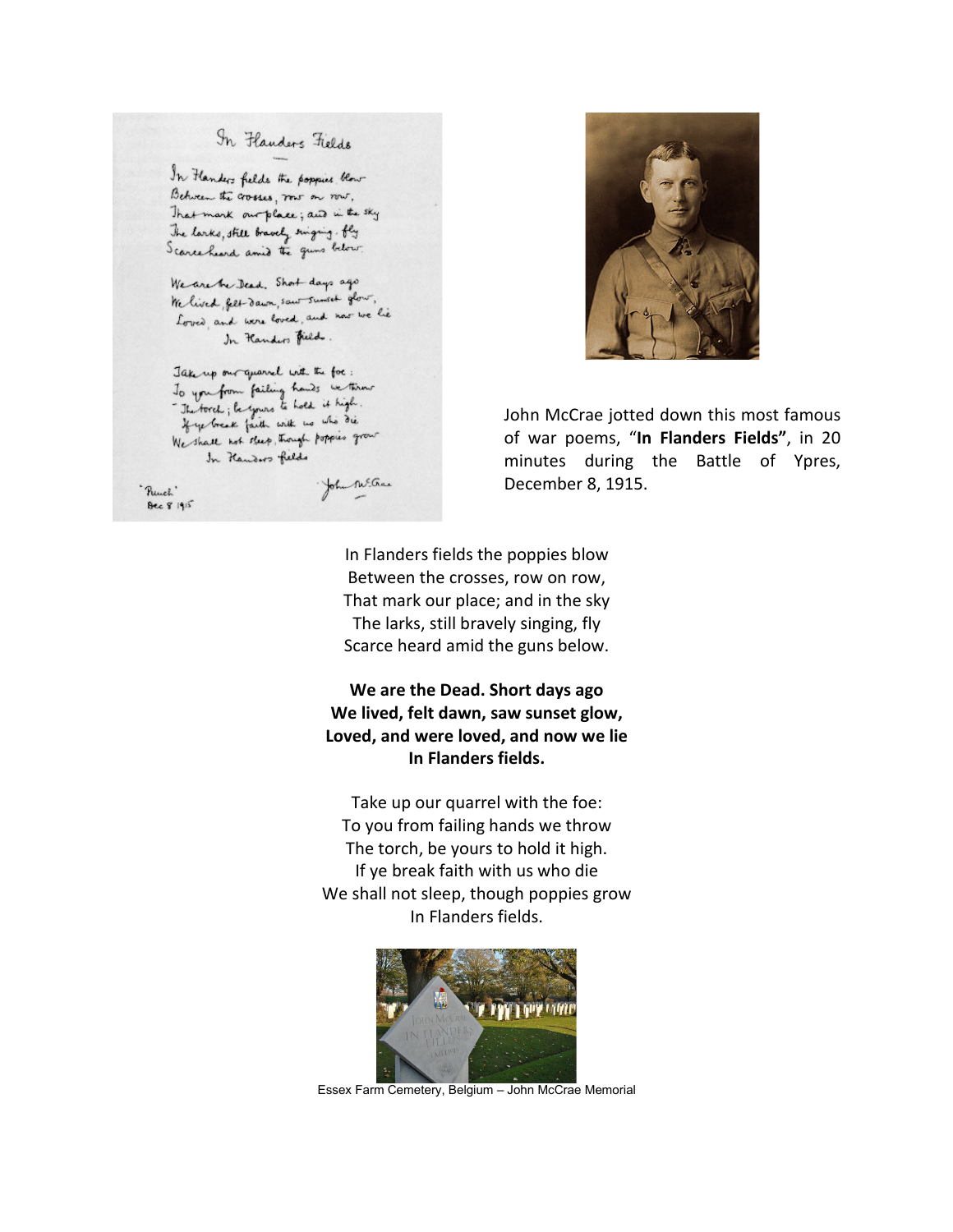

With proud thanksgiving, a mother for her children,

England mourns for her dead across the sea.

Flesh of her flesh they were, spirit of her spirit,

Fallen in the cause of the free.

Solemn the drums thrill: Death august and royal

Sings sorrow up into immortal spheres. There is music in the midst of desolation And a glory that shines upon our tears.

They went with songs to the battle, they were young,

Straight of limb, true of eye, steady and aglow.

They were staunch to the end against odds uncounted,

They fell with their faces to the foe.

**They shall grow not old, as we that are left grow old:**

**Age shall not weary them, nor the years condemn.**

**At the going down of the sun and in the morning**

**We will remember them.**

Robert Laurence Binyon (1869 – 1943)

Laurence Binyon composed his best-known poem **"For the Fallen"** while sitting on the cliff-top looking out to sea from the dramatic scenery of the north Cornish coastline. The poem was written in mid-September 1914, a few weeks after the outbreak of the First World War.

They mingle not with their laughing comrades again;

- They sit no more at familiar tables of home;
- They have no lot in our labour of the day-time;
- They sleep beyond England's foam.

But where our desires are and our hopes profound,

Felt as a well-spring that is hidden from sight,

To the innermost heart of their own land they are known

As the stars are known to the Night;

As the stars that shall be bright when we are dust,

Moving in marches upon the heavenly plain,

As the stars that are starry in the time of our darkness,

To the end, to the end, they remain.